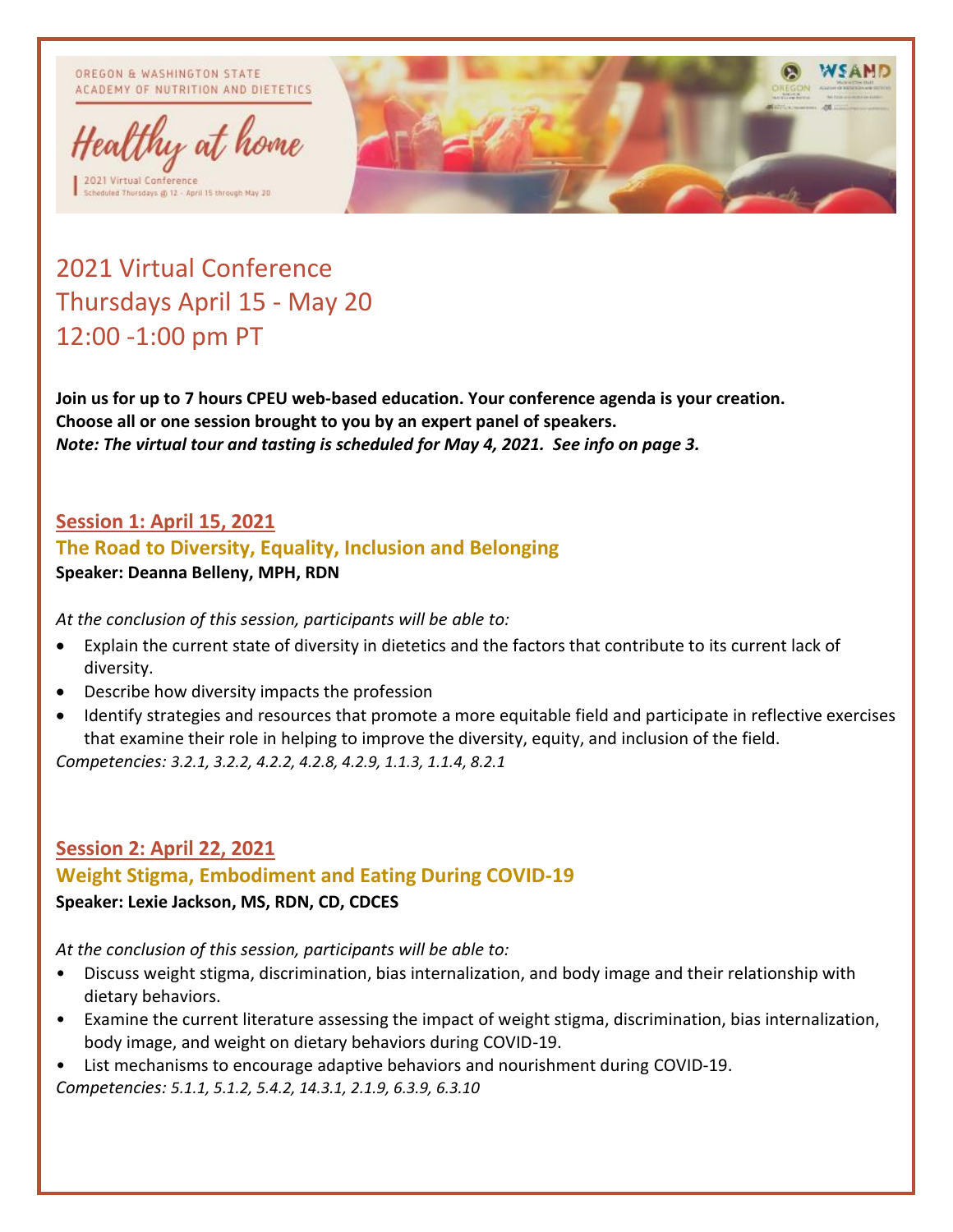OREGON & WASHINGTON STATE ACADEMY OF NUTRITION AND DIETETICS



ded Thorsdays @ 12 - April 15 through May 20



## **Session 3: April 29, 2021 The (Re)purpose of Food: Reducing Food Waste at Home Speaker: Judy Barbe, MS, RDN**

*At the conclusion of this session, participants will be able to:*

- List how food waste is generated throughout the food chain and its impact on the environment
- Provide shopping, storage, and preparation tips for people to safely and efficiently use more of food purchased.
- Deliver consumer-friendly messages about reducing food waste.

*Competencies: 4.2.1, 4.2.2, 4.2.5, 4.2.8, 14.4.1, 1.2.1*

### **Session 4: May 6, 2021**

## **Beyond Body Image: Bringing Embodiment into Nutrition Counseling Speaker: Carrie Dennett, MPH, RDN, LD, CD**

*At the conclusion of this session, participants will be able to:*

- Discuss social and cultural factors that shape embodiment, and how race, gender and disability play key roles.
- List key questions to elicit crucial information about a client's degree of embodiment.
- Plan strategies for helping clients develop positive embodiment that are within the dietitian's scope of practice.

*Competencies: 9.1.4, 9.1.5, 9.6.3, 9.6.5, 1.2.1, 1.2.2, 1.2.5, 4.1.4*

#### **Session 5: May 13, 2021 It's About Time: Update on Diabetes Meal Plans, Meds and More Speaker: Rachel Stahl, MS, RD, CDN, CDCES**

*At the conclusion of this session, participants will be able to:*

- Describe key concepts and latest evidence from the 2019 American Diabetes Association's Nutrition Consensus Report
- Discuss oral agents, non-insulin injectables and insulin for patients with diabetes
- Learn how to incorporate diabetes technology in clinical practice

*Competencies: 14.1.5, 14.1.6, 14.3.1, 14.3.3, 14.3.6, 10.2.1, 10.2.2, 10.2.6, 10.2.7*